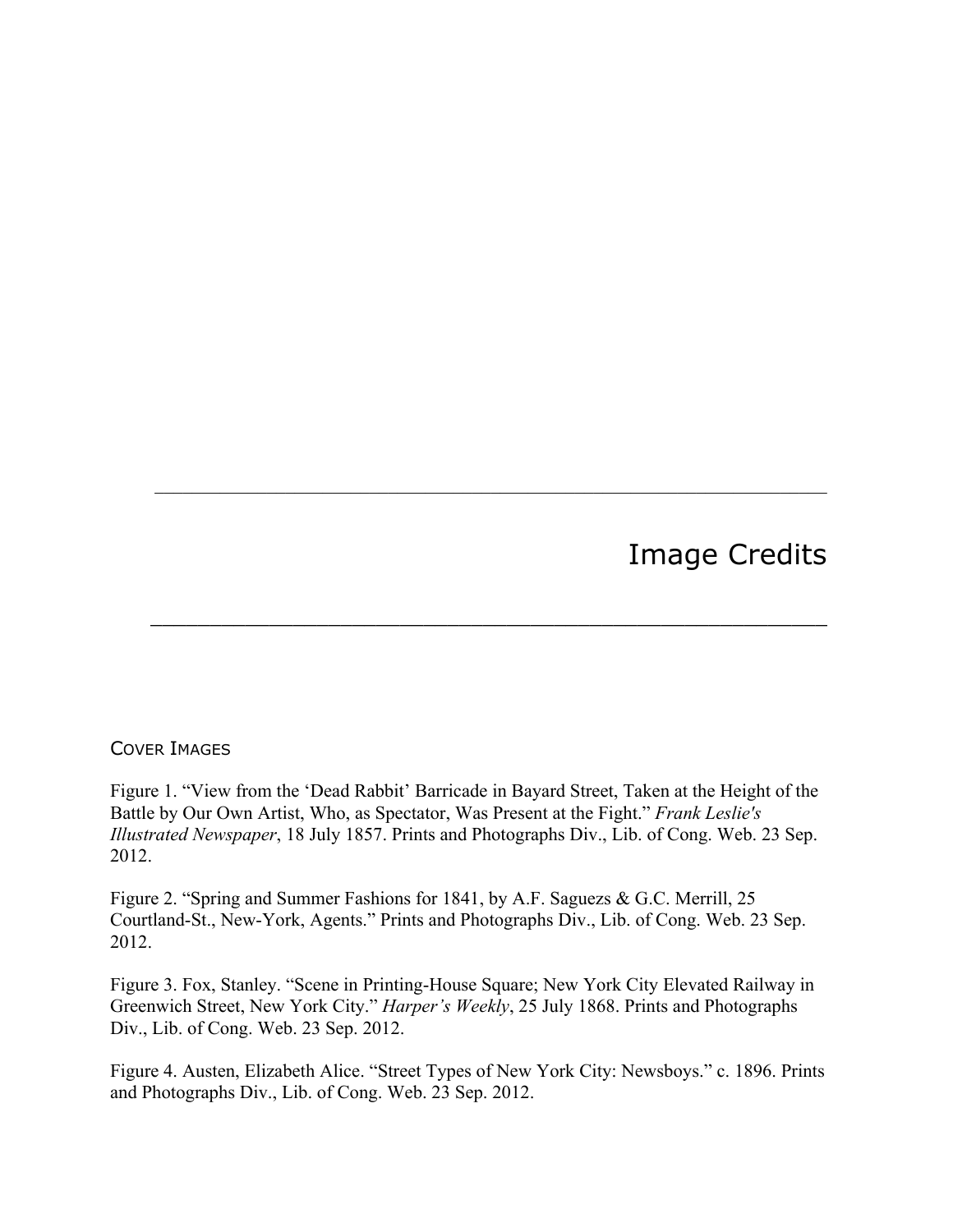Figure 5. Austen, Elizabeth Alice. "Street Types of New York City: Emigrant and Pretzel Vendor." c. 1896. Prints and Photographs Div., Lib. of Cong. Web. 23 Sep. 2012.

Figure 6. "Four Scenes from the Riot in the Sixth Ward, New York City between the 'Bowery Boys' and the 'Dead Rabbits' Showing: Women and Men Throwing Brickbats Down on the Police, a 'Dead Rabbit,' a 'Bowery Boy,' and a 'Dead Rabbit,' Falling at the Feet of Policeman Shangles." *Frank Leslie's Illustrated Newspaper*, 18 July 1857. Prints and Photographs Div., Lib. of Cong. Web. 23 Sep. 2012.

Figure 7. Austen, Elizabeth Alice. "Street Types of New York City: Peddler of Shoe Strings." c. 1896. Prints and Photographs Div., Lib. of Cong. Web. 23 Sep. 2012.

Figure 8. Austen, Elizabeth Alice. "Street Types of New York City: Peddler with Cart." c. 1896. Prints and Photographs Div., Lib. of Cong. Web. 23 Sep. 2012.

Figure 9. Harper, W. St. John. "Castle Garden – Their First Thanksgiving Dinner." *Harper's Weekly*, 29 Nov. 1884. Prints and Photographs Div., Lib. of Cong. Web. 23 Sep. 2012.

"EDITOR'S INTRODUCTION: BOTANIZING IN THE MUSHROOM CITIES"

Figure 1. McCay, Winsor. *Little Nemo in Slumberland*. Comic strip. 29 Sep. 1907. Köln: Benedikt Taschen Verlag BmbH, 2000. Print. 111.

Figure 2. McCay, Winsor. *Little Nemo in Slumberland*. Comic strip. 6 Oct. 1907. Köln: Benedikt Taschen Verlag BmbH, 2000. Print. 112.

Figure 3. McCay, Winsor. *Little Nemo in Slumberland*. Comic strip. 13 Oct. 1907. Köln: Benedikt Taschen Verlag BmbH, 2000. Print. 113.

Figure 4. McCay, Winsor. *Little Nemo in Slumberland*. Comic strip. 4 March 1906. Köln: Benedikt Taschen Verlag BmbH, 2000. Print. 29.

Figure 5. "Plan of the City of New York." Map. *The New York Directory, and Register, for the Year 1789*. Courtesy, American Antiquarian Society.

Figure 6. *Map of the City of New-York Extending Northward to Fiftieth Street*. 1852. *David Rumsey Map Collection*. Web. 22 Sep. 2012.

Figure 7. "New York City." *Rand McNally & Company Indexed Atlas of the World*. 1897. *David Rumsey Map Collection*. Web. 22 Sep. 2012.

Figure 8. Composite of Figures 5-7.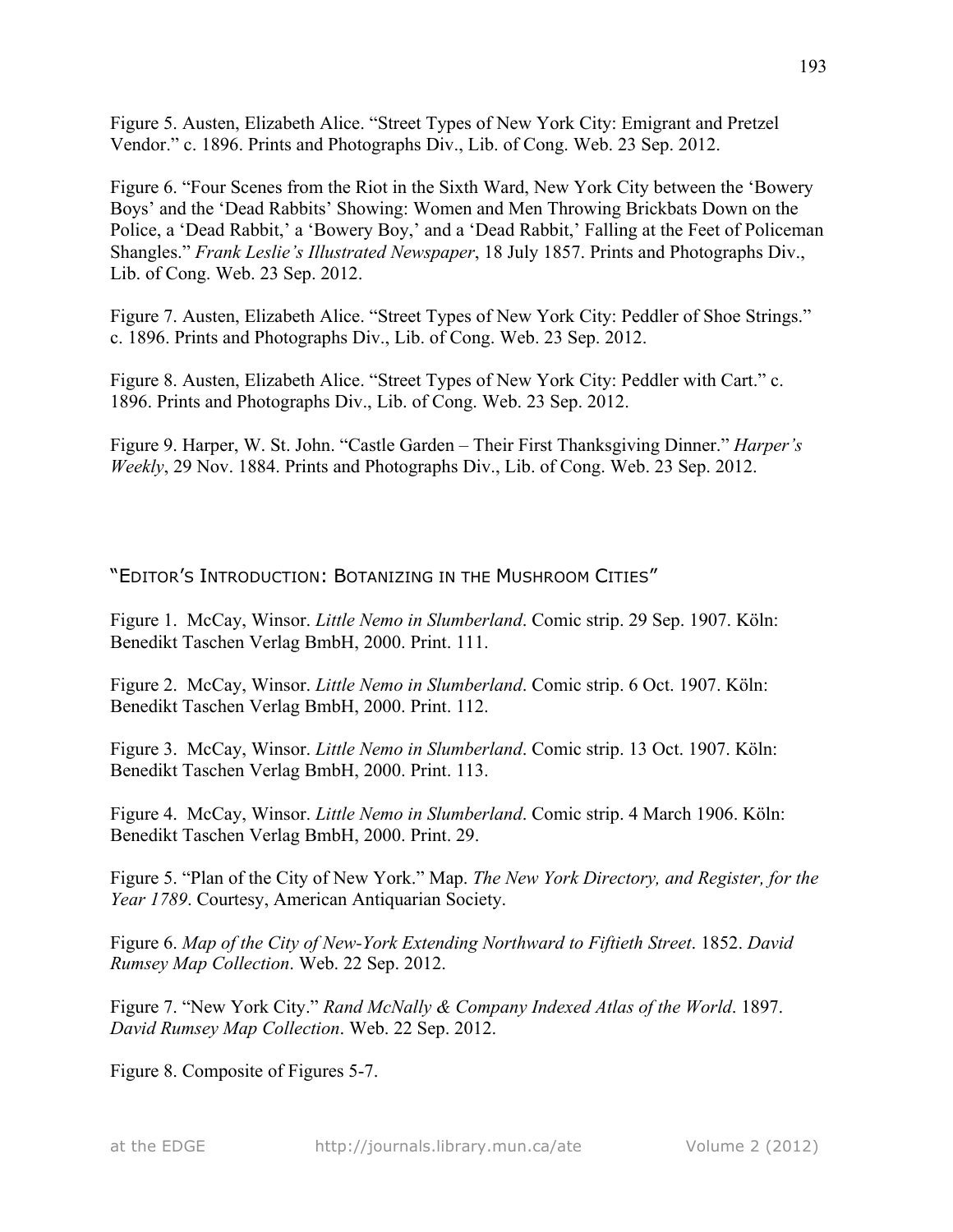Figures 9-51. *The Game of City Life, or The Boys of New York*. McLoughlin Brothers, 1889. Accession #2000.749. Collection of the New York Historical Society.

Figure 52. "Crime – N.Y. Police, Rogues' Gallery – July 1909." George Grantham Bain Collection, Lib. of Cong. Web. 22 Sep. 2012.

Figure 53. Byrnes, Thomas. "The Inspector's Model." *Professional Criminals of America*. New York, 1886. Google Books. Web. 11 Sep. 2011.

Figure 54. Outcault, Richard Felton. "First Championship of the Hogan's Alley Baseball Team." Cartoon. 12 Apr. 1896. *San Francisco Academy of Comic Art Collection, The Ohio State University Cartoon Library & Museum*. Web. 22 Sep. 2012.

Figure 55. Outcault, Richard Felton. "Amateur Circus: The Smallest Show on Earth." Cartoon. 26 April 1896. *San Francisco Academy of Comic Art Collection, The Ohio State University Cartoon Library & Museum*. Web. 22 Sep. 2012.

Figure 56. Outcault, Richard Felton. "Hogan's Alley Preparing for the Convention." Cartoon. 17 May 1896. *San Francisco Academy of Comic Art Collection, The Ohio State University Cartoon Library & Museum*. Web. 22 Sep. 2012.

Figure 57. Austen, Elizabeth Alice. "Street Types of New York City: 2 Rag Carts." c. 1896. Prints and Photographs Div., Lib. of Cong. Web. 22 Sep. 2012.

Figure 58. Outcault, Richard Felton. "Merry Xmas Morning in Hogan's Alley." 15 Dec. 1895. *San Francisco Academy of Comic Art Collection, The Ohio State University Cartoon Library & Museum*. Web. 22 Sep. 2012.

Figure 59. Outcault, Richard Felton. "Golf – The Great Society Sport as Played in Hogan's Alley." Cartoon. 5 Jan. 1896. *San Francisco Academy of Comic Art Collection, The Ohio State University Cartoon Library & Museum*. Web. 22 Sep. 2012.

Figure 60. Outcault, Richard Felton. "Me and De Prince." Cartoon. 24 Jan. 1897. *San Francisco Academy of Comic Art Collection, The Ohio State University Cartoon Library & Museum*. Web. 22 Sep. 2012.

"ALL CHILDREN MUST BE IN CLASS: POPULAR REPRESENTATIONS OF CLASS AND CHILDHOOD IN NINETEENTH-CENTURY AMERICA"

Figure 1. Outcault, Richard Felton. "The Residents of Hogan's Alley Visit Coney Island." Cartoon. 24 May 1896. *San Francisco Academy of Comic Art Collection, The Ohio State University Cartoon Library & Museum*. Web. 22 Sep. 2012.

at the EDGE http://journals.library.mun.ca/ate Volume 2 (2012)